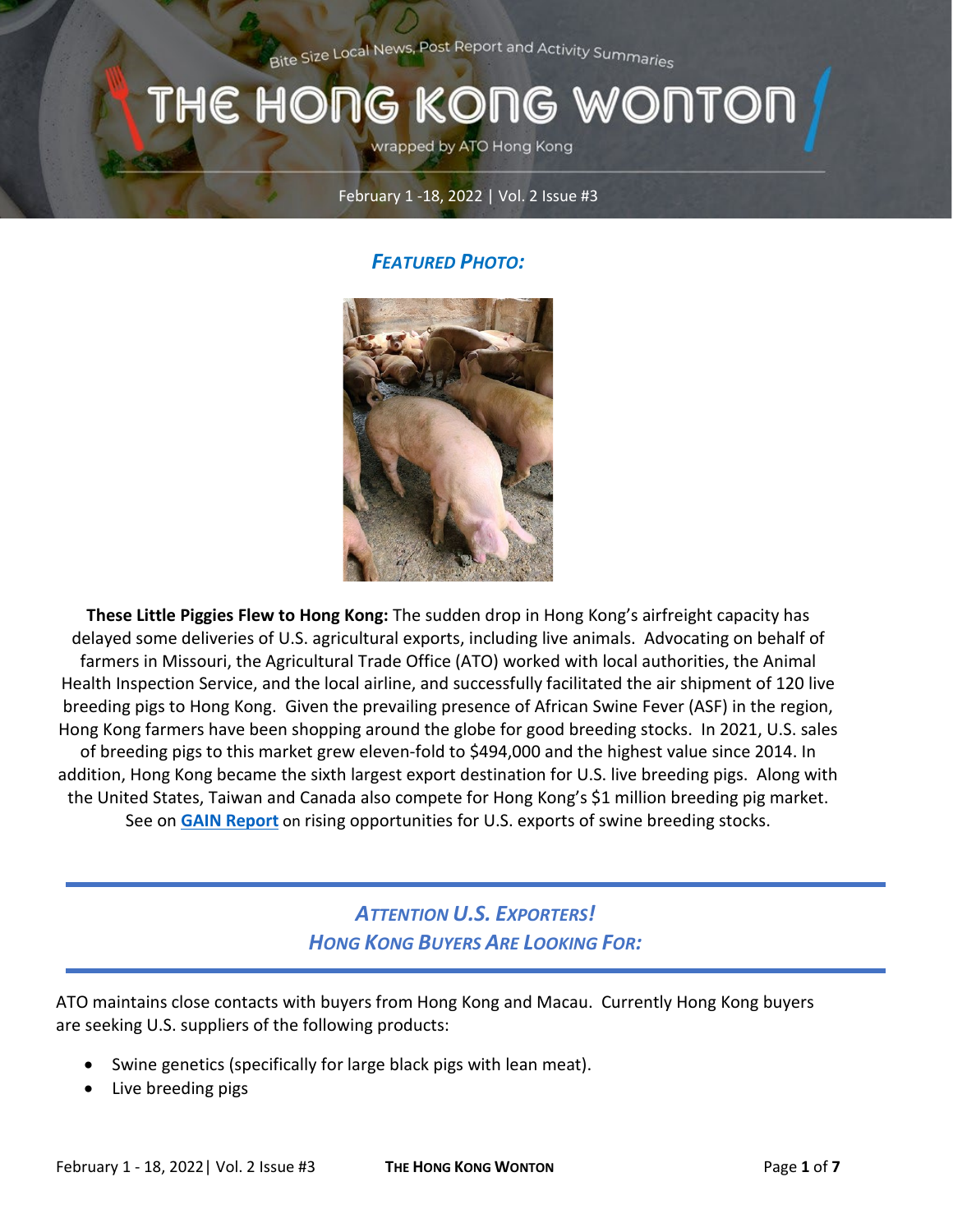If you are interested in supplying these products, please contac[t ATOHongKong@usda.gov](mailto:ATOHongKong@usda.gov) provide your company information, contact person, and email address. We will connect you with interested buyers.

#### *OVERALL ECONOMY*



**Hong Kong Braces for Toughest Time Since the Start of the Pandemic:** [Various Sources, February 18, 2022]

Hitting daily records of new reported cases since the beginning of the pandemic, Hong Kong authorities extended the ban on inbound flights from eight countries considered "high-risk," including the United States, to March 4. In addition, starting February 10, for the first time, the government limited private family gatherings to two households. Six more categories of premises, including supermarkets and malls, will be included on the "no jab, no entry" list, while hair salons and religious venues remain closed for an additional two weeks. Schools classes will also remain virtual until the first week of March. Widespread testing and targeted lockdowns in certain areas of Hong Kong are still underway. **ATO Notes:** The daily surge in COVID-19 cases has led the government to impose the toughest measures since the start of the pandemic in January 2020. The city's medical resources are feeling the strain. While the effectiveness of these measures is yet to be seen, these are expected to adversely affect both the food retail and food service sectors. Prior to this recent spike, Hong Kong authorities had planned to launch a vaccine pass system beginning on February 24 by which only people with at least one vaccine would be able to enter shopping malls, wet markets, supermarkets, and department stores plus 17 other premises.

#### **New Subsidies for Beleaguered Hongkongers [\[The Standard,](https://www.thestandard.com.hk/section-news/section/11/238901/$10,000-subsidy-for-fifth-wave-jobless) February 15, 2022]**

Hong Kong residents who have lost their jobs in the fifth wave of the pandemic can apply for a onetime \$1,282 unemployment relief as the government asks the legislature to sign off on a \$3.46 billion sixth round of anti-epidemic funds. The temporary unemployment relief is being offered for the first time to people who had been earning less than \$3,846 a month before losing their jobs from the end of December. **ATO Notes:** Including the unemployment subsidy, the government said it is planning 48 measures to help about 67,000 businesses as well as 750,000 individuals and transport operators under a plan to be submitted to the legislature on February 15. Most of the subsidies will accept applications a month after approval. More subsidies and alleviation measures are expected by the end of February when the government announces its new budget.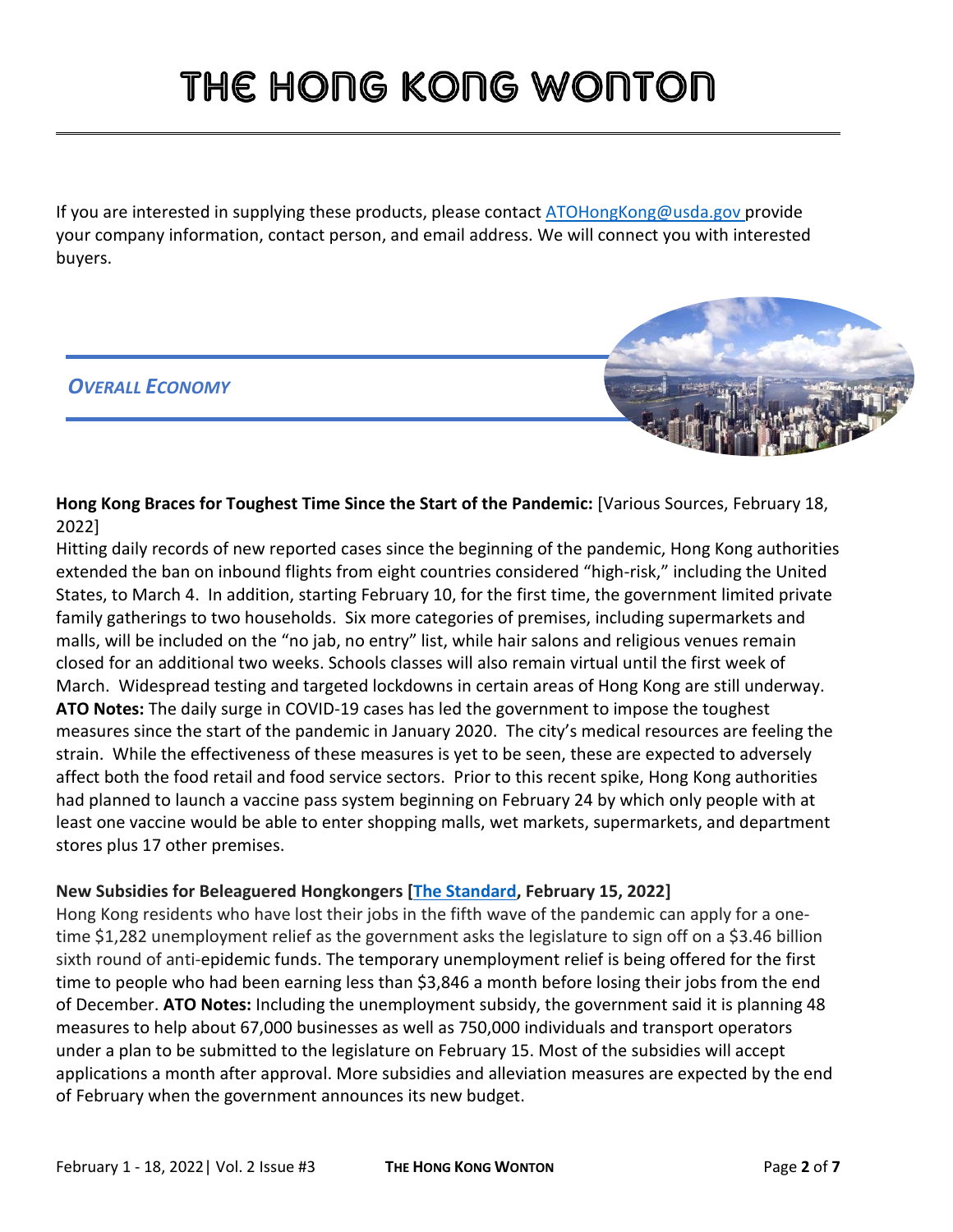#### *HOTELS, RESTAURANTS AND INSTITUTIONS*



**Restaurant Receipts Surged in 2021 [\[Hong Kong Census and Statistics Department,](https://www.censtatd.gov.hk/en/press_release_detail.html?id=5011) February 7, 2022]** The total value of restaurant receipts in 2021 was provisionally estimated at \$11.9 billion, an increase of 16.8 percent compared to 2020. Total receipts for Chinese restaurants increased 18.3 percent, non-Chinese restaurants increased 23.1 percent, fast food shops grew 8.6 percent, and miscellaneous eateries 12.3 percent. **ATO Notes:** The rise in restaurant sales was mainly due to improved COVID-19 conditions in 2021 when consumers resumed dining-out. However, the surge of COVID-19 cases since the start of 2022 has reintroduced more restrictions on gatherings and dining and likely to significantly hinder food service sales at least during the first quarter of the year.

#### **Royal Caribbean Cancels Cruise-to-Nowhere Season [\[The Standard,](https://www.thestandard.com.hk/breaking-news/section/4/186936/Royal-Caribbean-cancels-remaining-cruise-to-nowhere-season-in-Hong-Kong) February 9, 2022]**

Cruise line Royal Caribbean announced it cancelled the remaining 2022 Hong Kong cruise-to-nowhere season, which included Spectrum of the Seas sailings in February and March. The company said the cancelation came after Hong Kong extended COVID-19 prevention measures and the uncertainty of the local pandemic situation. **ATO Notes:** The cruise industry has been one of the hard-hit sectors under the pandemic. While canceling the remaining season, the cruise line said it remains committed to Hong Kong and will work with government officials to return.

#### **Restaurants Piloting Vaccine Pass Report Fewer Diners [\[The Standard,](https://www.thestandard.com.hk/breaking-news/section/4/186980/Restaurants-piloting-) February 10, 2022]**

Under the proposed vaccine pass, only the vaccinated can enter a list of regulated premises, including restaurants, supermarkets, shopping malls, and entertainment venues. People must have received the first vaccination by February 24. Some restaurants joining the pilot program report fewer customers. Some citizens said they will avoid going to malls after implementation of the vaccine pass tentatively scheduled to start February 24, while some others said the scheme makes them feel safer going out. **ATO Notes:** Some restaurants are worried that their businesses would be seriously hindered by the new vaccine pass, while some said that the vaccination rate in Hong Kong is more than 80 percent, so they are not worried about the drop in business after the implementation of the vaccine pass.

#### **More Restaurant Closures Expected amid Tighter Restrictions [\[South China Morning Post,](https://www.scmp.com/news/hong-kong/hong-kong-economy/article/3166802/all-doom-and-gloom-thousands-hong-kong-restaurants) February 12, 2022]**

The Hong Kong Federation of Restaurants and Related Trades estimated that more than 2,500 of the city's 17,000 restaurants closed over the past two years of the pandemic, and more than 1,500 additional restaurants could close down for good in March. About 3,400 others, reeling from curbs on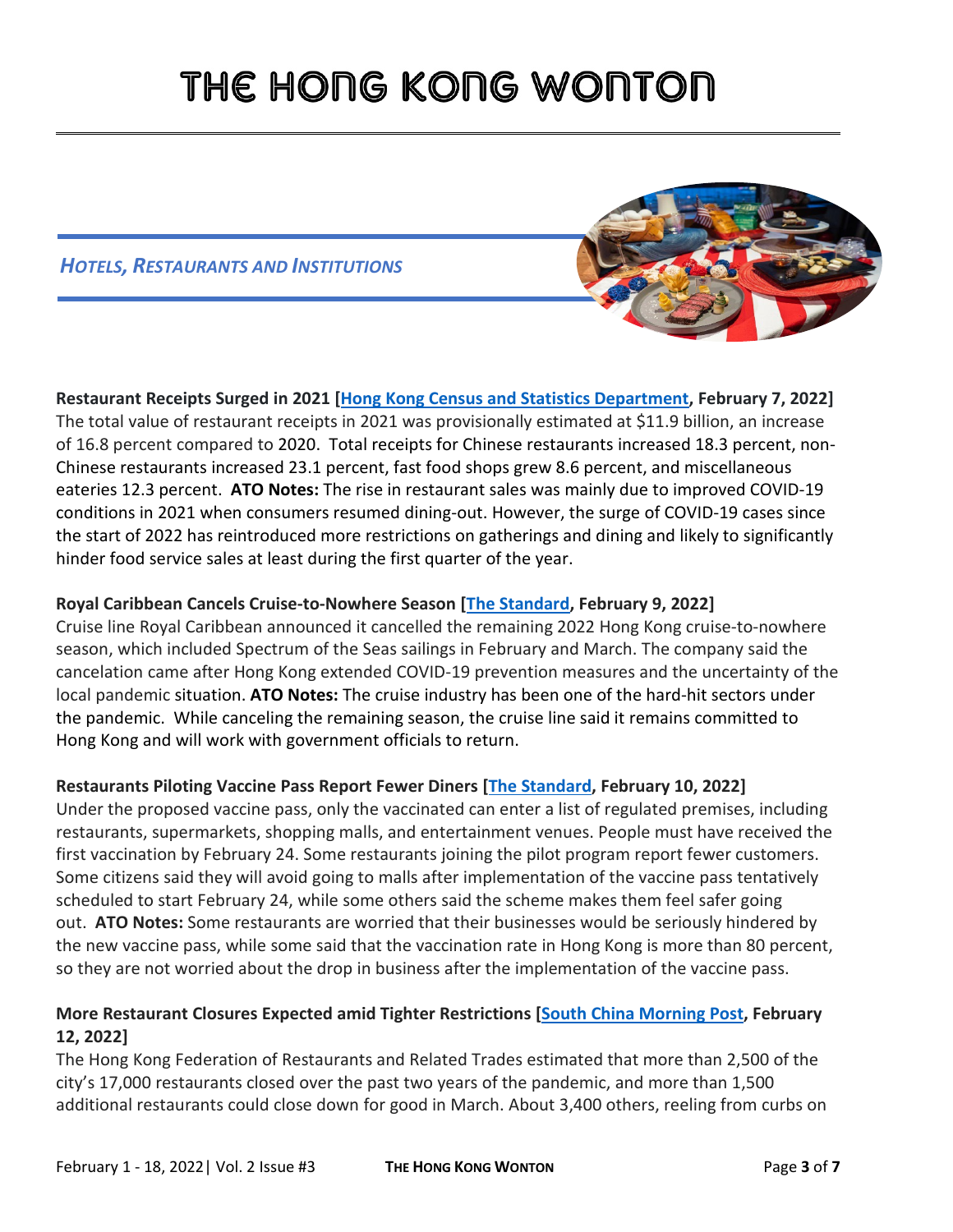business during the ongoing fifth wave of infections, were suspending operations to cut costs and minimize losses. In addition, during the first two months of 2022, the catering sector has suffered a loss in revenue of more than \$1.28 billion. **ATO Notes:** More restaurant closures and staff lay-offs are forthcoming if the restrictions on gatherings and dining persist. The catering industry is demanding the Hong Kong government provide subsidies and relax dining restrictions to provide a lifeline to restaurants and their staff.

#### **Valentine's Day Love Lost for Florists and Restaurants [\[The Standard,](https://www.thestandard.com.hk/section-news/section/11/238852/Love-lost-as-florists,-restaurants-pine-over-Valentine) February 14, 2022]**

Valentine's Day used to be the prime time for flower sales and fine dining in Hong Kong. However, florists are expecting sales of Valentine's Day flowers to drop by 30 percent compared to last year - and only half of the business seen pre-pandemic. This is partly because suitors can no longer deliver the flowers to offices as a result of COVID-19-derived work from home arrangements. Restaurants were also hit hard by the two-person-per table cap and dine-in ban after 6pm, industry veteran, Simon Wong, expects business to be at a "historic low" at around \$12.8 million- half of last year's total. **ATO Notes:** This is another cross section showing how the pandemic and corresponding restrictions are affecting Hong Kong. The Hong Kong government will deliver its new budget by the end of February, and it is expected more measures will be implemented to help the affected sectors and boost the economy.

### **Restaurateur Launched Valentine's Day Picnic Meal Set to Help Sales During the Pandemic's Fifth**

**Wave** [Hong Kong Economic Times Mobile App News, February 11, 2022] A local restaurateur reported the reservation rate of their restaurant on Valentine's Day and the day before was only at around 50 percent. He commented that the ban on evening dining-out and the spike in COVID-19 cases have heavily hit the industry. Hence, he explored ways to boost sales including launching a Valentine's Day lunch and afternoon tea sets and discounts on takeaways. As this year's Valentine's Day fell on Monday, he expected some people would have taken advantage of the preceding Sunday to celebrate, so he introduced picnic meal set and sold around 20 sets with average per capita spending at around \$51. Another restaurateur said their reservation rate was only 20 percent and expected sales to decrease 70 to 80 percent compared to last year. **ATO Notes:** Hong Kong restaurants, including highprofile Michelin starred restaurants and five-star hotels are offering lunch menus, mid-afternoon menus, and takeaways to make up for the loss in sales during the evening hours.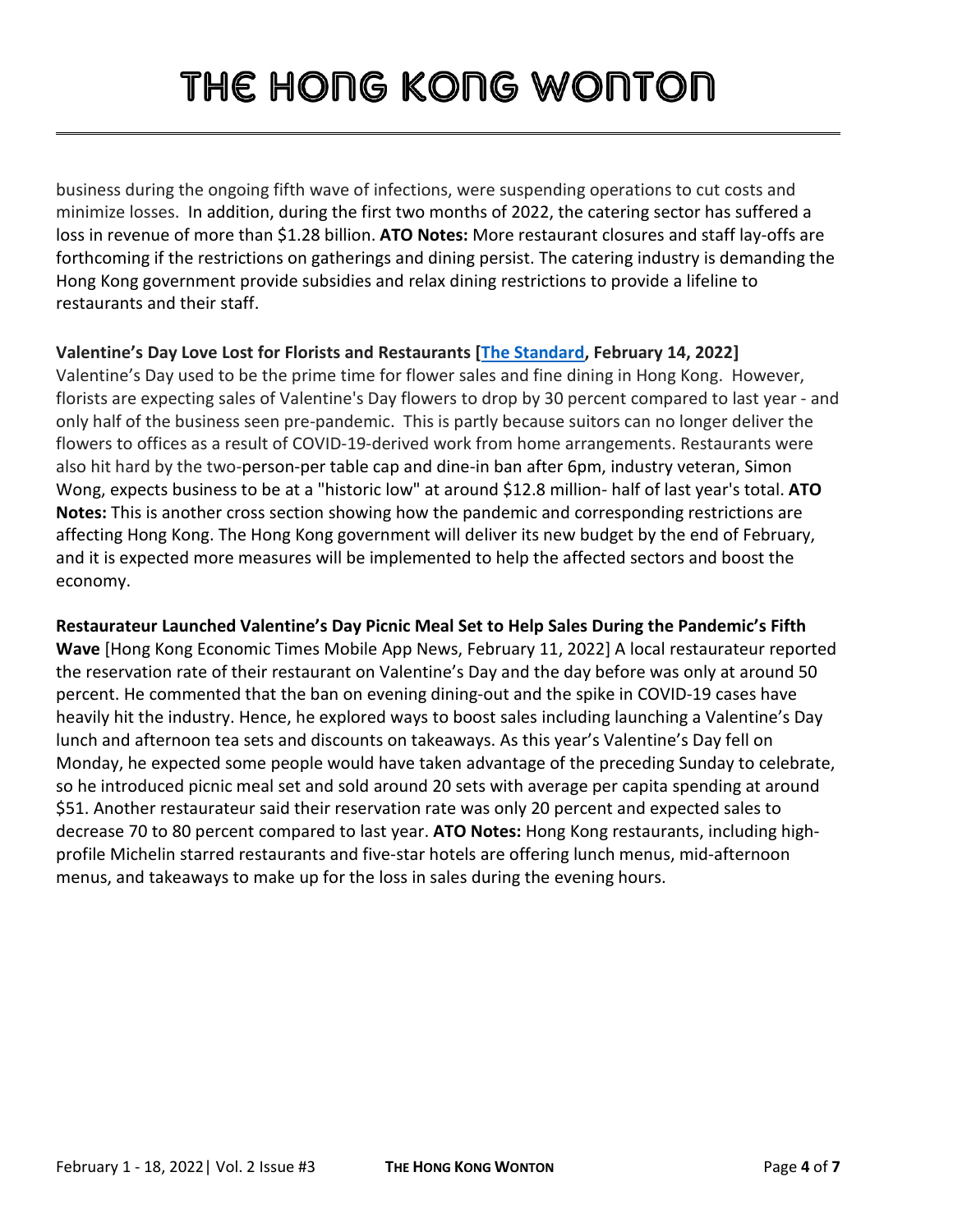#### *RETAIL*



#### **Sunkist Oranges Greet Hong Kong Consumers during Chinese New Year**

U.S. Sunkist oranges are currently available in numerous retail outlets in Hong Kong including the two largest supermarket chains, ParknShop and Wellcome. Sunkist oranges are popular during Chinese New Year as gifts to relatives and friends. During Chinese New Year in early February 2022, some retailers encouraged sales by giving out the Sunkist "Year of Tiger" gift boxes or bundle the oranges by "Year of Tiger" bags. **ATO Notes:** In 2021, Hong Kong was the sixth largest export market for U.S. fresh fruits. Top U.S. fruit export categories to Hong Kong by value are oranges, apples, cherries, and grapes. There are market opportunities for both fruits that people consume on daily basis and more expensive specialty items.



**Food Retail Sales Dropped in 2021 [\[Hong Kong Census and Statistics Department,](https://www.censtatd.gov.hk/en/press_release_detail.html?id=5010) January 31, 2022]**  For 2021, the value of total retail sales was provisionally estimated at \$45.3 billion, an increase of 8.1 percent from 2020. The value of online retail sales was provisionally estimated at \$3.7 billion, a jump of 39 percent compared to 2020. However, the increase in retail sales was mainly due to improved sales of electrical and consumer goods. Sales of commodities in supermarkets decreased by 8.4 percent compared to 2020. Sales of food, alcoholic beverages and tobacco dropped 2.7 percent in value and sales of commodities in department stores lowered 3.3 percent. **ATO Notes:** The drop in food retail sales in 2021 was mainly due to improved COVID-19 conditions, which encouraged more dining out. As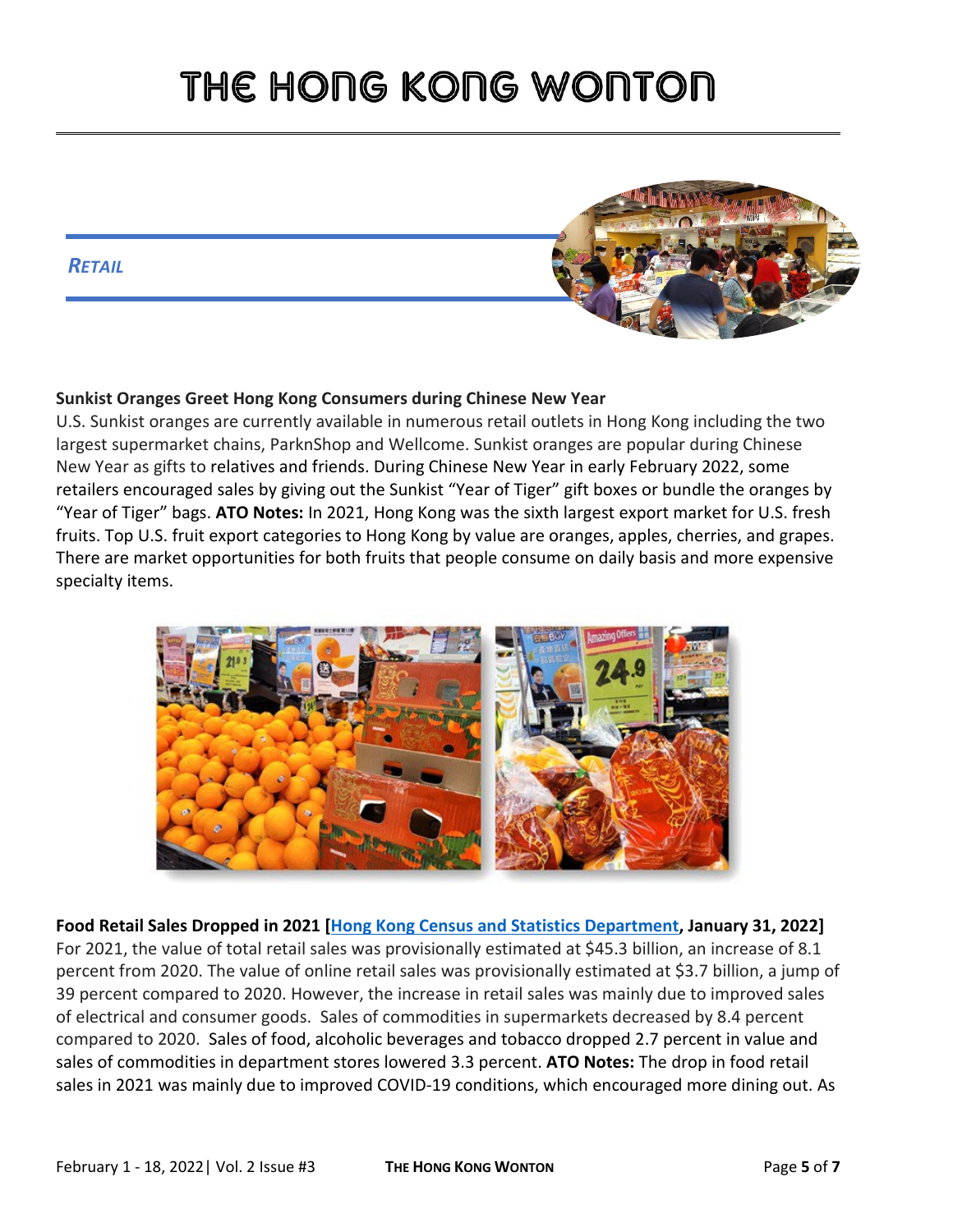COVID-19 cases surged again at the beginning of 2022 and stricter social gathering restrictions were reintroduced, both the food retail and food service sectors have been adversely affected.

#### **Veggie Tales –Shortages of Fresh Vegetables as COVID-19 Cases Disrupt Cross-Border Trade [\[The](https://www.thestandard.com.hk/section-news/section/11/238720/Veggies-still-hard-to-come-by,-but-pinch-will-be-)  [Standard,](https://www.thestandard.com.hk/section-news/section/11/238720/Veggies-still-hard-to-come-by,-but-pinch-will-be-) February 9, 2022; Ming Pao, February 14, 2022; [GAIN Report,](https://www.fas.usda.gov/data/hong-kong-covid-19-disruptions-cross-border-ground-transportation-temporarily-shorten) February 7, 2022, [The Standard,](https://gcc02.safelinks.protection.outlook.com/?url=https%3A%2F%2Fwww.thestandard.com.hk%2Fsection-news%2Fsection%2F11%2F238945%2FSea-change-looms-on-veggie-supply-route&data=04%7C01%7CCleverJA%40state.gov%7Cd6d4caf0b4f14b8b633608d9f106c849%7C66cf50745afe48d1a691a12b2121f44b%7C0%7C0%7C637805833690785945%7CUnknown%7CTWFpbGZsb3d8eyJWIjoiMC4wLjAwMDAiLCJQIjoiV2luMzIiLCJBTiI6Ik1haWwiLCJXVCI6Mn0%3D%7C3000&sdata=zC25cFzsrH0jwwXUMqQ6cyULnMzcR9EOZKxNGk70X0s%3D&reserved=0) February 16, 2022]**

Detections of COVID-19 cases among Hong Kong drivers transporting vegetables from mainland China shortened Hong Kong vegetable supplies beginning on February 5. Vegetables supplies gradually resumed to 70 to 80 percent in subsequent days. However, miscommunications between Shenzhen authorities, drivers, and wholesale markets reportedly dropped the number of daily trucks deliveries from 200 to 10 on February 13. The reported number of cross-border truck drivers reached closed to 50 on February 14, according to local media. As a result, 300-400 cross-border drivers (both from mainland and Hong Kong) are said to be currently in isolation. The Hong Kong-Guangdong Transportation Drivers and Employees Association told local media that it is advocating for Hong Kong drivers to pick up goods directly from wholesale markets in the mainland. Under the current arrangement, mainland drivers pick up the goods from farms and pass them on to the Hong Kong cross-border truck drivers at designated interchange venues. To offset the impact of ongoing restrictions on ground transportation, Hong Kong authorities are also looking to transport fresh produce by sea. However, sea transport may delay deliveries, is subject to weather conditions, and depends on the installation of proper refrigeration equipment. Other efforts include recruiting more drivers and distributing rapid tests to drivers. **ATO Notes:** Hong Kong's fresh food supplies rely predominantly on mainland. Retail prices for fresh vegetables are expected to stay high (at around 30 to 40 percent higher) until normal supplies are available. This is in addition to the upward pressure on prices of imported foods due to ongoing global supply chain issues. Ensuring food supplies were a part of the recent discussions between Hong Kong and mainland authorities to collaborate in addressing the pandemic surge. However, the rising number of COVID-19 cases and the COVID-control measures will continue to put stress on cross border logistics. Hong Kong consumers generally prefer fresh to chilled or frozen products, as they believe that fresh products taste better and provide more nutrients. As price of fresh foods may fluctuate significantly under the pandemic, more consumers have switched to chilled or frozen foods.